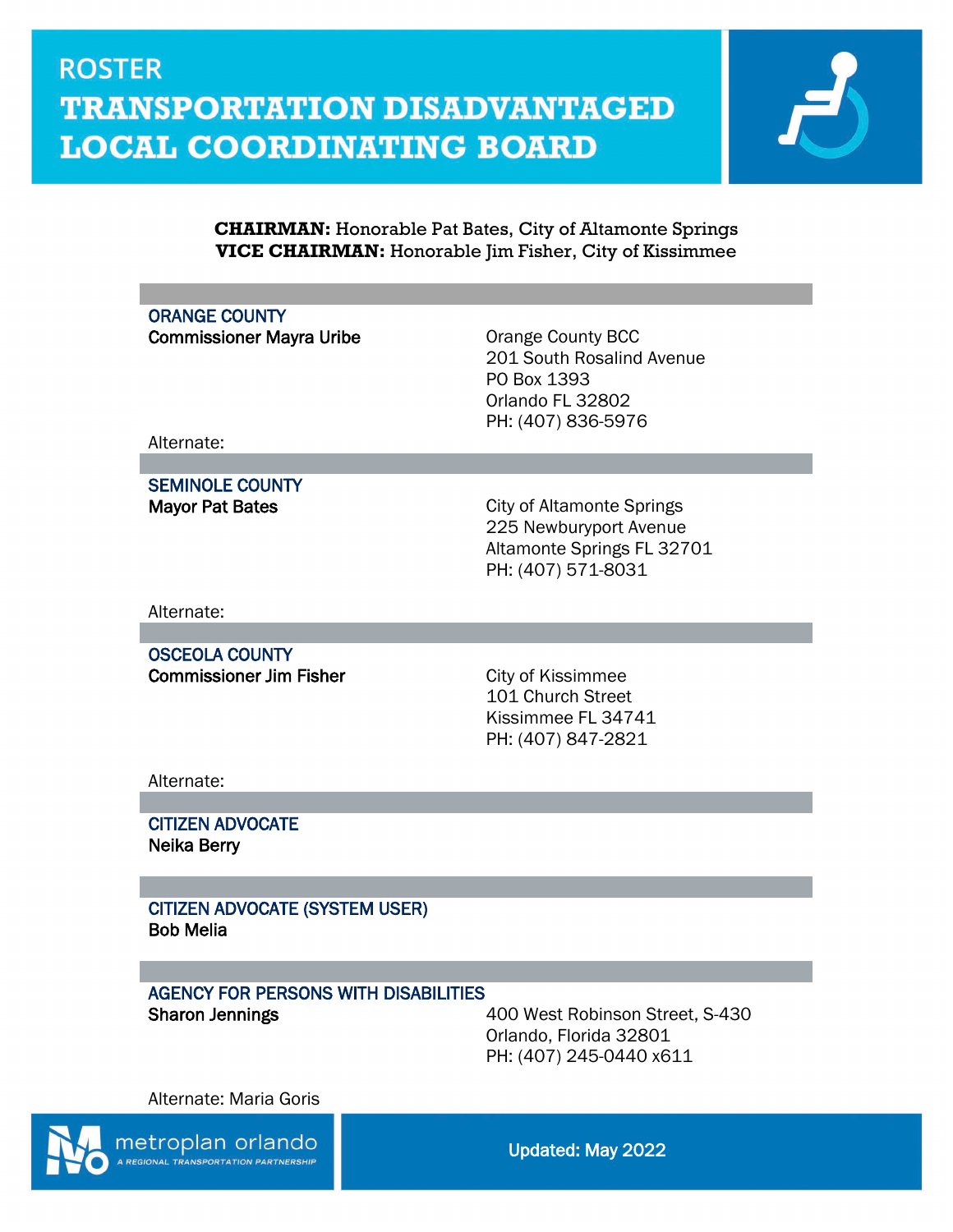

#### DEPARTMENT OF EDUCATION & VOCATIONAL REHABILITATION

Wayne Olson **Wayne Olson** 3555 Maguire Boulevard, Ste. 205 Orlando, Florida 32803 PH: (407) 897-2725

Alternate:

#### ECONOMICALLY DISADVANTAGED Dianne Arnold 2100 East Michigan Street

Orlando, FL 32806 PH: (407) 836-7588

Alternate: Wanda Rosa

#### FLORIDA DEPARTMENT OF TRANSPORTATION

Jo Santiago **133 S.** Semoran Boulevard Orlando, FL 32807 PH: (321) 319-8175 PH: (386) 943-5109

Alternate: Carlos Colón

 FOR-PROFIT OPERATOR Marycell Rodriguez-Mabry

**MEDICAID<br>Calvin Smith** 

400 W. Robinson Street, Ste. S309 Orlando, FL 32801 PH: (407) 420-2483

Alternate: Ivonne Perez PH: (407) 420-2493

MEDICAL COMMUNITY Vacant 203 Ernestine Street

Orlando, Florida 32837 PH: (407) 843-6110

Alternate:

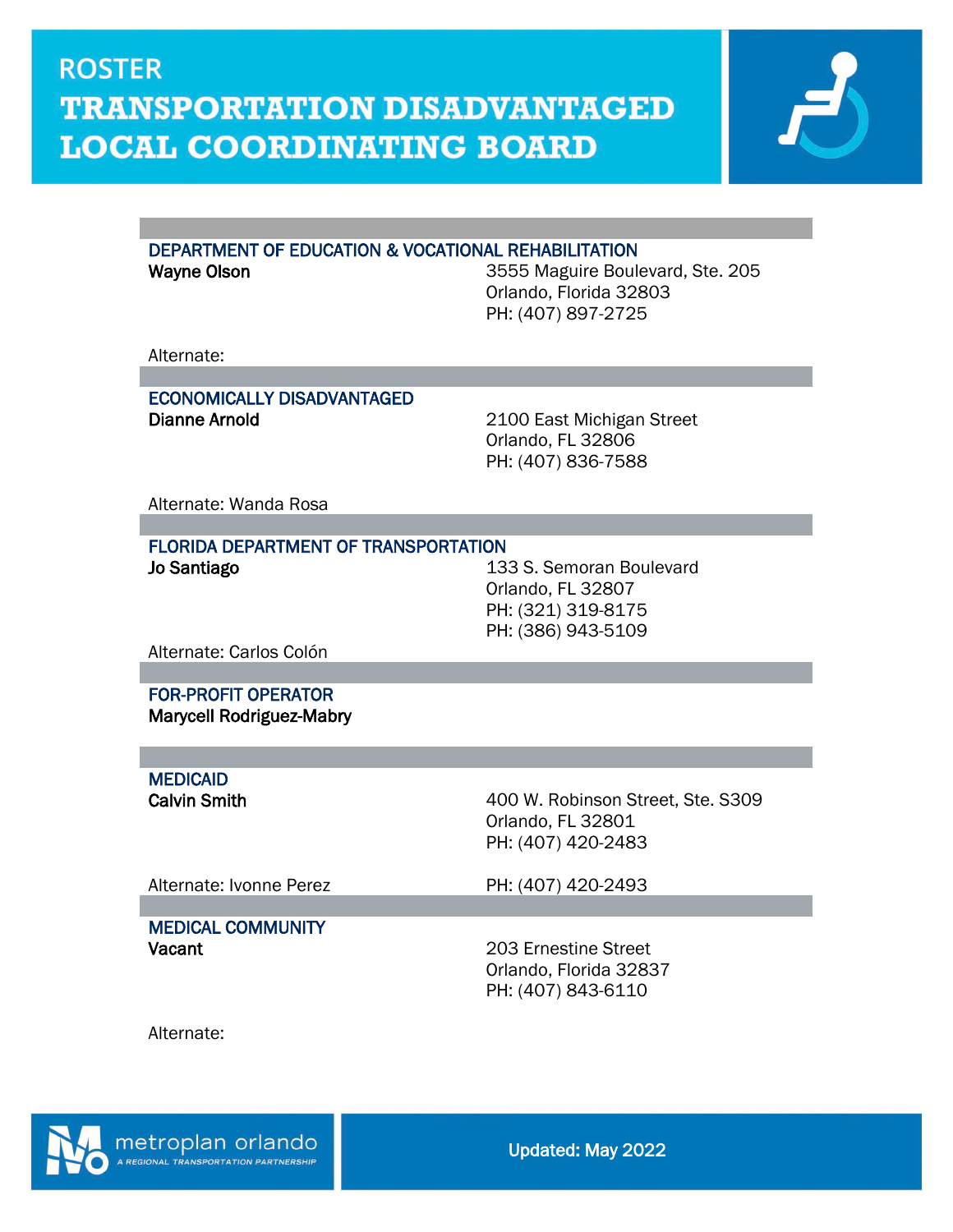

#### PUBLIC EDUCATION, OCPS TRANSPORTATION

| 5149 North Pine Hills Road<br>Orlando, Florida 32808<br>PH: (407) 521-2339 x2057250                               |
|-------------------------------------------------------------------------------------------------------------------|
| PH: (407) 521-2339 x2057258                                                                                       |
|                                                                                                                   |
| CareerSource Central Florida<br>1209 West Airport Boulevard<br>Sanford, FL 32773<br>PH: (407) 531-1222, ext. 7332 |
| PH: (407) 531-1222, ext. 4709                                                                                     |
|                                                                                                                   |
|                                                                                                                   |

REPRESENTATIVE FOR PERSONS WITH DISABILITIES Marilyn Baldwin

#### REPRESENTATIVE FOR THE ELDERLY (OVER 60) Cheryl Stone

SENIOR RESOURCE ALLIANCE (AREA AGENCY ON AGING OF CENTRAL FLORIDA) Karla Radka **3319** Maguire Boulevard

Orlando, Florida 32803 PH: (407) 514-1802

Alternate:

 $\overline{a}$ 

:

STATE COORDINATING COUNCIL OF EARLY CHILDHOOD DEVELOPMENT Wilfredo Raices **3500** West Colonial Drive

Orlando, Florida 32808

Alternate: Kevin Paulin